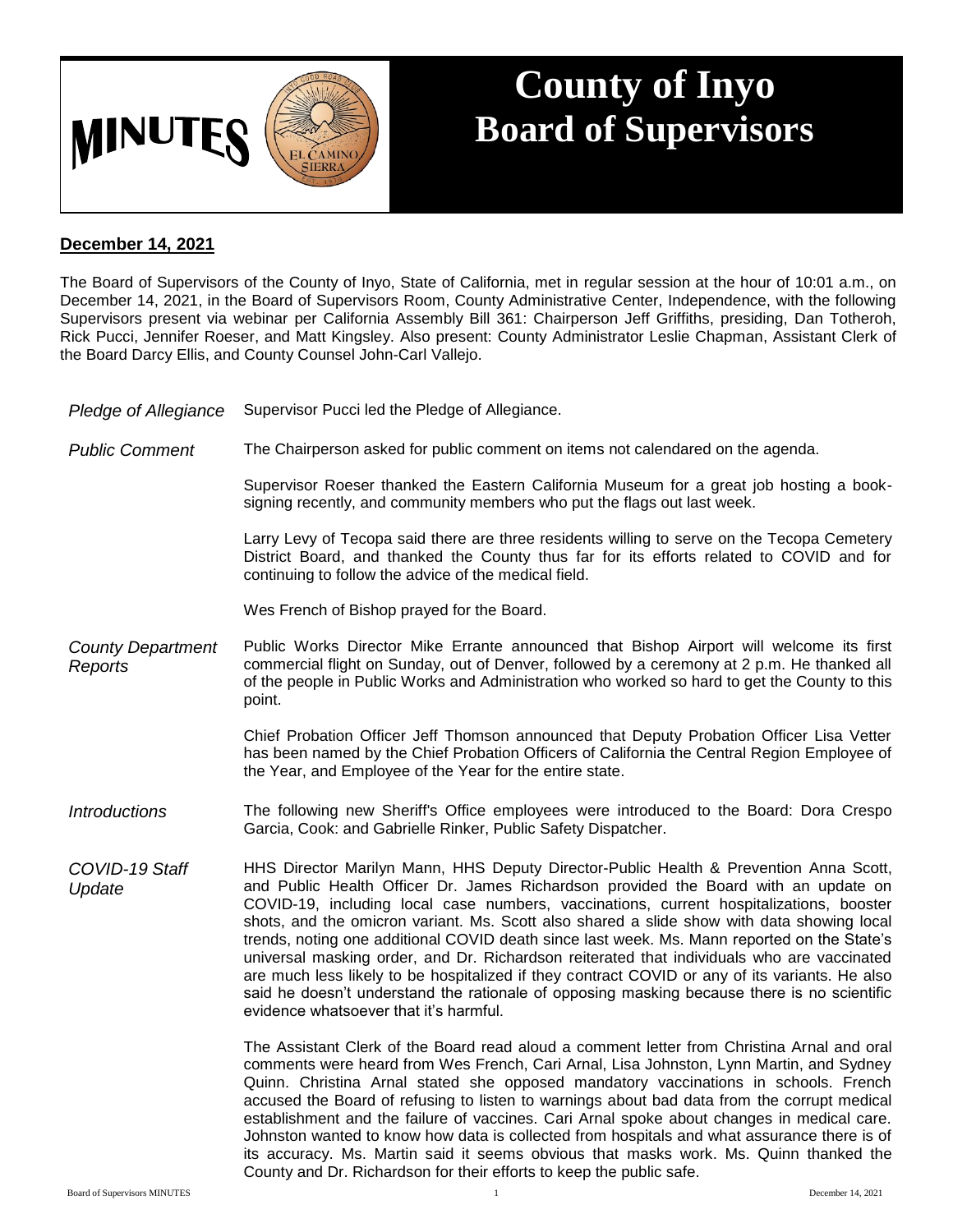| County Counsel-<br><b>Christian Milovich</b><br><b>Assistant County</b><br><b>Counsel Contract</b> | Moved by Supervisor Roeser and seconded by Supervisor Kingsley to approve the contract<br>between the County of Inyo and Christian Milovich for provision of professional services as<br>the Assistant County Counsel at a monthly salary of \$12,365, effective January 13, 2022, and<br>authorize the County Administrator to sign. Motion carried unanimously.                                                                                                                                                                                                                                                                             |
|----------------------------------------------------------------------------------------------------|-----------------------------------------------------------------------------------------------------------------------------------------------------------------------------------------------------------------------------------------------------------------------------------------------------------------------------------------------------------------------------------------------------------------------------------------------------------------------------------------------------------------------------------------------------------------------------------------------------------------------------------------------|
| Assessor - Erik<br><b>Endler Contract</b><br>Amendment 2                                           | Moved by Supervisor Pucci and seconded by Supervisor Roeser to approve Amendment No.<br>2 to the contract between the County of Inyo and Erik Endler for the provision of professional<br>services relating to the creation of a valuation model for purposes of training appraisal staff<br>and the use in property tax assessments related to income-producing properties, specifically<br>geothermal properties, to extend the end date from December 31, 2021 to June 30, 2022, and<br>authorize the Chairperson to sign, contingent upon all appropriate signatures being obtained.<br>Motion carried unanimously.                       |
| CAO - Eva Wasef,<br><b>MD Contract</b><br>Amendment 1                                              | Moved by Supervisor Pucci and seconded by Supervisor Roeser to approve Amendment No.<br>1 to the contract between the County of Inyo and Eva S. Wasef, MD of Pasadena, CA,<br>increasing the contract to an amount not to exceed \$125,000, and authorize the Chairperson<br>to sign. Motion carried unanimously.                                                                                                                                                                                                                                                                                                                             |
| <b>Emergency Services</b><br>- Navigating<br>Preparedness<br>Contract<br>Amendment 2               | Moved by Supervisor Pucci and seconded by Supervisor Roeser to approve Amendment No.<br>2 to the contract between the County of Inyo and Navigating Preparedness Associates, LLC<br>of Layfayette, CA extending the term end date from December 31, 2021 to June 30, 2022,<br>and authorize the Chairperson to sign, contingent upon all appropriate signatures being<br>obtained. Motion carried unanimously.                                                                                                                                                                                                                                |
| <b>Emergency Services</b><br>$-EMPG$<br>Application/Reso #<br>2021-53                              | Moved by Supervisor Pucci and seconded by Supervisor Roeser to review the proposed<br>Fiscal Year 2021 Emergency Management Performance Grant (EMPG) Program Application<br>and, if deemed acceptable: A) approve the submittal of the Fiscal Year 2021 EMPG Program<br>Application and authorize the County Administrator, as the designated Authorized Agent, to<br>sign the grant application, as well as any and all accompanying documents, by approving the<br>"Governing Body Resolution No. 2021-53," and B) authorize the Chaiperson to sign the<br>resolution addendum letter. Motion carried unanimously.                          |
| <b>Information Services</b><br>- Pitney Bowes<br>Sole-Source<br>Agreement                          | Moved by Supervisor Pucci and seconded by Supervisor Roeser to declare Pitney Bowes of<br>Pittsburgh, PA a sole-source provider of postage processing machines and postage; B)<br>approve the agreement between the County of Inyo and Pitney Bowes of Pittsburgh, PA for<br>the provision of mail metering rental and service lease agreement in an amount not to exceed<br>\$21,861.60 for the period of 60 months, contingent upon the Board's approval of future<br>budgets; and C) authorize Senior Budget Analyst Denelle Carrington to sign, contingent upon<br>all appropriate signatures being obtained. Motion carried unanimously. |
| County Counsel -<br>AB 361 Findings                                                                | Moved by Supervisor Pucci and seconded by Supervisor Roeser to adopt findings pursuant to<br>AB 361 that: A) the Board reconsidered the circumstances of the existing State of Emergency<br>issued on March 4, 2020, in response to the COVID-19 pandemic; and B) local officials<br>continue to recommend measures to promote social distancing, and/or the state of emergency<br>continues to directly impact the ability of the members to meet safely in person. Motion carried<br>unanimously.                                                                                                                                           |
| Public Works-<br><b>United Airlines Use</b><br>License Agreement                                   | Moved by Supervisor Pucci and seconded by Supervisor Roeser to approve the Use License<br>Agreement between the County of Inyo and United Airlines for a non-exclusive,<br>nontransferable, fully revocable license for use of a portion of the Bishop Airport property,<br>located at 703 Airport Road, Bishop, CA, for the period of December 19, 2021 to December 3,<br>2024, and authorize the Chairperson to sign, contingent upon all appropriate signatures being<br>obtained. Motion carried unanimously.                                                                                                                             |
| Public Works-<br><b>Corrected LSC</b><br>Amendment 2                                               | Moved by Supervisor Pucci and seconded by Supervisor Roeser to authorize a correction to<br>Amendment No. 2 to the contract with LSC Transportation Consultants, Inc., of Tahoe City,<br>CA, increasing the contract's not-to-exceed amount from \$159,742 to \$178,887, contingent<br>upon the Board's approval of future budgets, and authorize the Chairperson to sign. Motion<br>carried unanimously.                                                                                                                                                                                                                                     |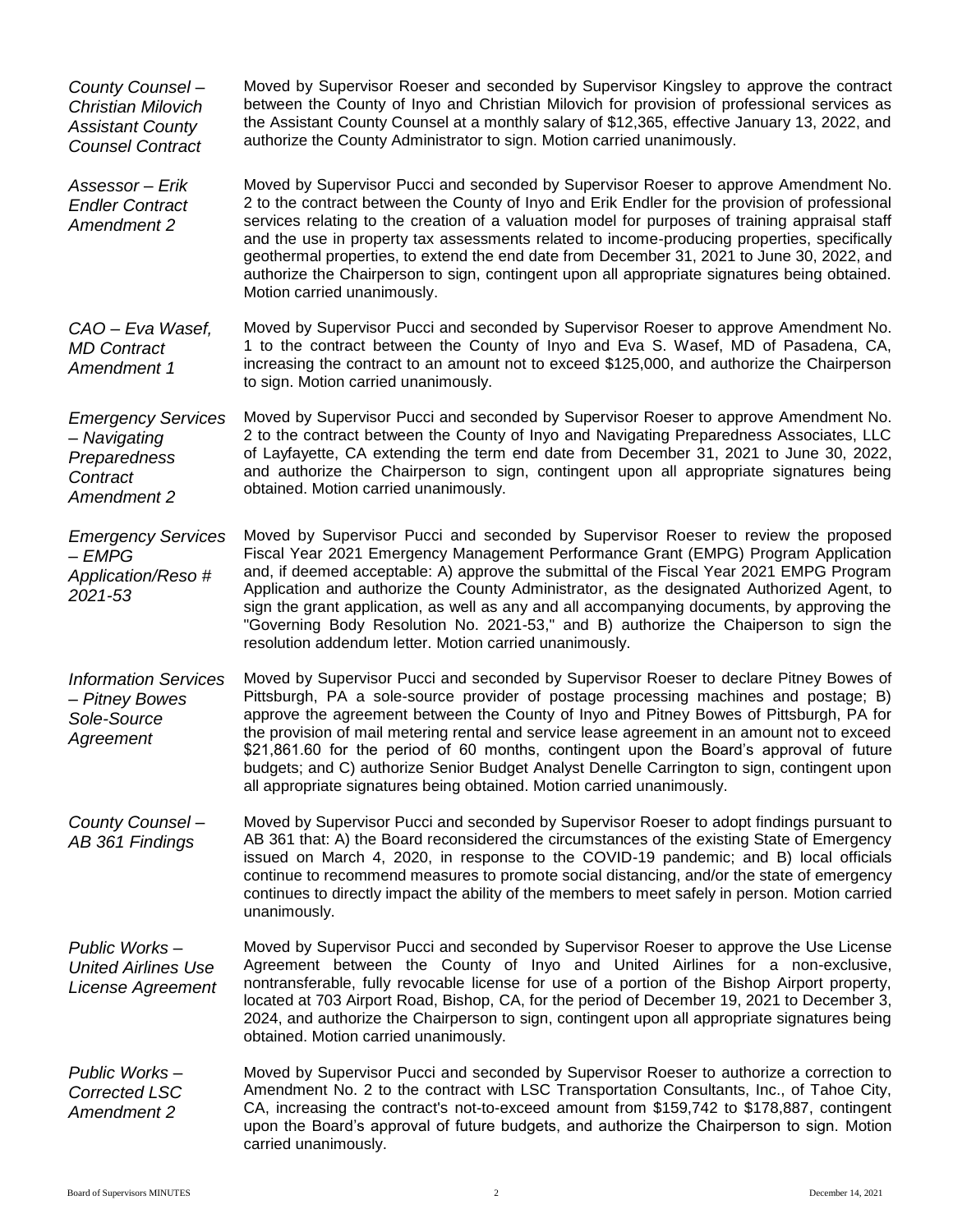- *Sheriff – HSGP Application/Reso # 2021-54* Moved by Supervisor Pucci and seconded by Supervisor Roeser to review the proposed Federal Fiscal Year 2021 Homeland Security Grant (HSGP) Application and, if deemed acceptable: A) approve the submittal of the application and authorize the County Administrator, as the designated Authorized Agent, to sign the grant application, as well as any and all accompanying documents, by approving the "Governing Board Resolution No. 2021-54;" and B) authorize the Chairperson to approve the resolution and sign the addendum letter. Motion carried unanimously.
- *Recess/Reconvene* The Chairperson recessed the meeting at 11 a.m. and reconvened the meeting at 11:08 a.m. with all Board members present.
- *County Counsel – Redistricting Hearing/Map Approval* Chairperson Griffiths opened and Deputy County Counsel Grace Chuchla introduced the last public hearing on the 2020 Census redistricting process in lnyo County. Ms. Chuchla reviewed for the Board the map options developed by staff and/or submitted by members of the public. She also offered a breakdown of the public comment received thus far. Ms. Chuchla noted the written public comments that were received but they were not read aloud.

The Chairperson opened the floor to public comment at 11:32 a.m. Lynne Greer said the process has been great and thanked staff for doing an amazing job despite geographical nightmares. Josh Nicholson thanked the Board for hearing the public and taking calls. He said the communication has been outstanding, and also thanked Mike Hay for his time assisting with the GIS mapping. The Chairperson closed the hearing at 11:37 a.m.

Discussion among staff and Board members ensued. Supervisor Roeser said she felt the need to make a plea for leaving the district boundaries where they are. Supervisor Kingsley said his desire to adhere to "One Person One Vote" mandates overruled his preference for no change. Planning Director Cathreen Richards reviewed for the Board the top 4 recommendations developed by staff: 1. Option 8a (though in light of new information they thought Map 1a should be the top choice); 2. Option 8b; 3. Option 3; and 4. Option 4. Richards said Maps 1a and 8a had the least amount of deviation and disruption. Board members discussed their favorites, some of which Ms. Chuchla explained will require certain finding to justify their selection if the deviation is too high (more than 10%) or they separate communities of interest.

*Recess/Reconvene* The Chairperson recessed the meeting at 12:28 p.m. and reconvened the meeting at 12:41 p.m. with all Board members present.

*County Counsel – Redistricting*  The Chairperson reopened the public hearing. Mary Roper asked about the deviations of Option 8a and Option 7. The Chairperson closed the hearing again.

> CAO Chapman polled the Board for their preferred options: Supervisor Totheroh – 8a Chairperson Griffiths – 3 Supervisor Pucci – 3 Supervisor Roeser – 4 Supervisor Kingsley – 4

With two supervisors each supporting Options 3 and 4, Chairperson Griffiths asked Supervisor Totheroh which of the two he would support. Supervisor Totheroh said he did not like either option, as they were disruptive, but would select Option 3 if he had to. He also noted that the deviation of Option 4 was very high at 9.7%. The Chairperson called for a motion.

Moved by Supervisor Roeser and seconded by Supervisor Kingsley to approve Resolution No. 2021-56 titled, "A Resolution of the Board of Supervisors of the County of Inyo, State of California, Setting the Boundaries of the Supervisorial Districts Following the 2020 Census," and authorize the Chairperson to sign, with Option 4 selected with the finding that it is within the 10% deviation threshold and does its best to keep multiple communities of interest together with the goal of equal representation. Motion carried 3-2, with Supervisors Totheroh and Griffiths voting no.

*Recess/Reconvene* The Chairperson recessed the meeting at12:59 p.m. and reconvened the meeting at 1:16 p.m. with all Board members present.

*Hearing/Map Approval (Continued)*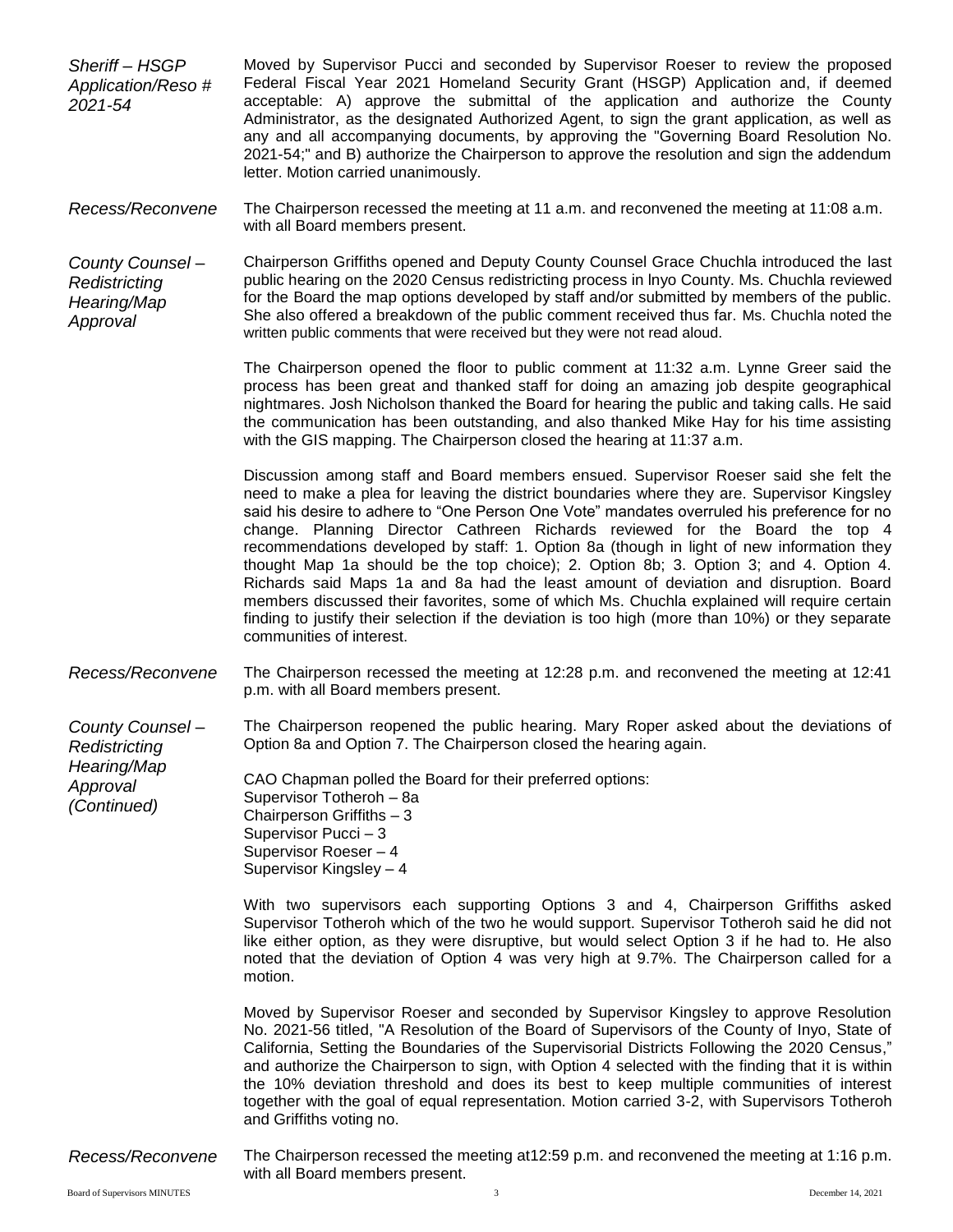| <b>BOE</b><br>Recess/Reconvene                                                                       | The Chairperson recessed the Board of Supervisors meeting at 1:16 p.m. and convened a<br>meeting of the Board of Equalization (separate minutes to be approved at the next BOE<br>meeting). The Chair recessed the Board of Equalization meeting at 3:12 p.m. and reconvened<br>the Board of Supervisors meeting with all Board members present.                                                                                                                                                                                                                                                                                                                                                                                             |
|------------------------------------------------------------------------------------------------------|----------------------------------------------------------------------------------------------------------------------------------------------------------------------------------------------------------------------------------------------------------------------------------------------------------------------------------------------------------------------------------------------------------------------------------------------------------------------------------------------------------------------------------------------------------------------------------------------------------------------------------------------------------------------------------------------------------------------------------------------|
| Recess/Reconvene                                                                                     | The Chairperson recessed the meeting at 3:12 p.m. and reconvened the meeting at 3:21 p.m.<br>with all Board members present.                                                                                                                                                                                                                                                                                                                                                                                                                                                                                                                                                                                                                 |
| <b>Emergency Services</b><br>- Fire Safe Council<br>Workshop                                         | Emergency Services Manager Kelley Williams introduced a workshop with local Fire Safe<br>Councils to discuss their recent letter to the Board requesting continued support in furthering<br>fire safe policies, management and advocacy. Bill Michael of the Independence Fire Safe<br>Council spoke on behalf of all Fire Safe Councils.                                                                                                                                                                                                                                                                                                                                                                                                    |
| CAO - ARPA<br>Presentation<br>Postponed                                                              | CAO Chapman and Senior Budget Analyst Denelle Carrington were scheduled to give a<br>regarding the American Rescue Plan Act funds allocated to Inyo County and discuss potential<br>uses of the funding. However, due to the late hour, the CAO recommended postponing the<br>presentation until mid-January.                                                                                                                                                                                                                                                                                                                                                                                                                                |
| Public Works-<br><b>Airport Parking</b><br><b>Rates Ordinance</b>                                    | Moved by Supervisor Roeser and seconded by Supervisor Pucci to waive further reading of<br>proposed Ordinance 1277 titled, "An Ordinance of the Board of Supervisors, County of Inyo,<br>State of California, Repealing Certain Portions of Ordinance No. 1167 (2011) and Setting<br>Rates for Vehicle Parking at the Bishop Airport," and schedule enactment for Tuesday,<br>December 21, 2021 in the Board of Supervisors Chambers, County Administrative Center,<br>Independence.                                                                                                                                                                                                                                                         |
| Clerk of the Board-<br><b>Tecopa Cemetery</b><br><b>District Governing</b><br>Board/Reso#<br>2021-55 | Assistant Clerk of the Board Ellis explained that the proposed action is the first step in setting<br>up a governing board for the Tecopa Cemetery District; the next steps include decreasing the<br>number of district board seats from 5 to 3, appointing at least two residents to the board, and<br>eventually turning control of the district over to a volunteer board. Moved by Supervisor<br>Kingsley and seconded by Supervisor Totheroh to approve Resolution No. 2021-55, titled, "A<br>Resolution of the Board of Supervisors, County of Inyo, State of California, Stating Its Intent to<br>Become the Governing Board of the Tecopa Cemetery District," and authorize the<br>Chairperson to sign. Motion carried unanimously. |
| <b>Public Comment</b>                                                                                | The Chairperson asked for public comment on items not calendared on the agenda.                                                                                                                                                                                                                                                                                                                                                                                                                                                                                                                                                                                                                                                              |
|                                                                                                      | The Assistant Clerk of the Board had not received additional written comment and nobody<br>requested to speak to the Board via the "hand-raising" feature on Zoom.                                                                                                                                                                                                                                                                                                                                                                                                                                                                                                                                                                           |
| <b>Board Member and</b><br><b>Staff Reports</b>                                                      | Supervisor Kingsley reported attended an RCRC meeting last week in Merced.                                                                                                                                                                                                                                                                                                                                                                                                                                                                                                                                                                                                                                                                   |
|                                                                                                      | Supervisor Roeser said she attended the Owens Valley Groundwater Association meeting last<br>week and assisted with Shop with a Cop on Saturday.                                                                                                                                                                                                                                                                                                                                                                                                                                                                                                                                                                                             |
|                                                                                                      | Chairperson Griffiths reported attending meetings of the Bishop City Council, Eastern Sierra<br>Transportation Authority, Eastern Sierra Council of Governments, and Sustainable Recreation<br>and Tourism Initiative.                                                                                                                                                                                                                                                                                                                                                                                                                                                                                                                       |
| Adjournment                                                                                          | Chairperson Griffiths adjourned the meeting at 4:10 p.m., to 8:30 a.m. Tuesday, December 21,<br>2021 in the County Administrative Center in Independence.                                                                                                                                                                                                                                                                                                                                                                                                                                                                                                                                                                                    |

Chairperson, Inyo County Board of Supervisors